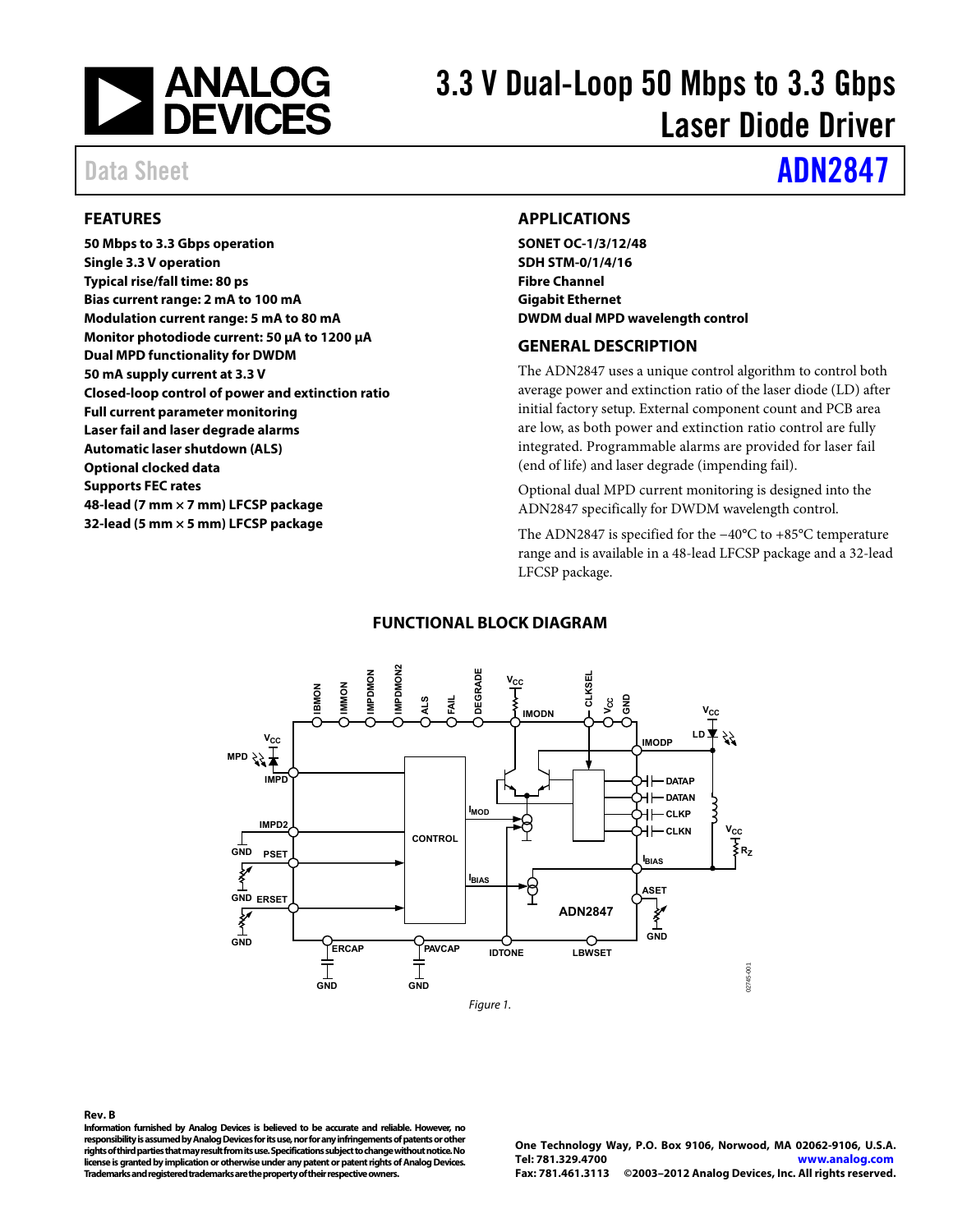# **TABLE OF CONTENTS**

### **REVISION HISTORY**

#### $3/12$ —Rev. A to Rev. B

#### 10/06-Rev. 0 to Rev. A

| Changes to Laser Diode Interfacing Section 11 |  |
|-----------------------------------------------|--|
|                                               |  |
|                                               |  |
|                                               |  |

1/03-Revision 0: Initial Version

| Dual MPD DWDM Function (48-Lead LFCSP Only)  10 |  |
|-------------------------------------------------|--|
|                                                 |  |
|                                                 |  |
|                                                 |  |
|                                                 |  |
|                                                 |  |
|                                                 |  |
|                                                 |  |
|                                                 |  |
|                                                 |  |
|                                                 |  |
|                                                 |  |
|                                                 |  |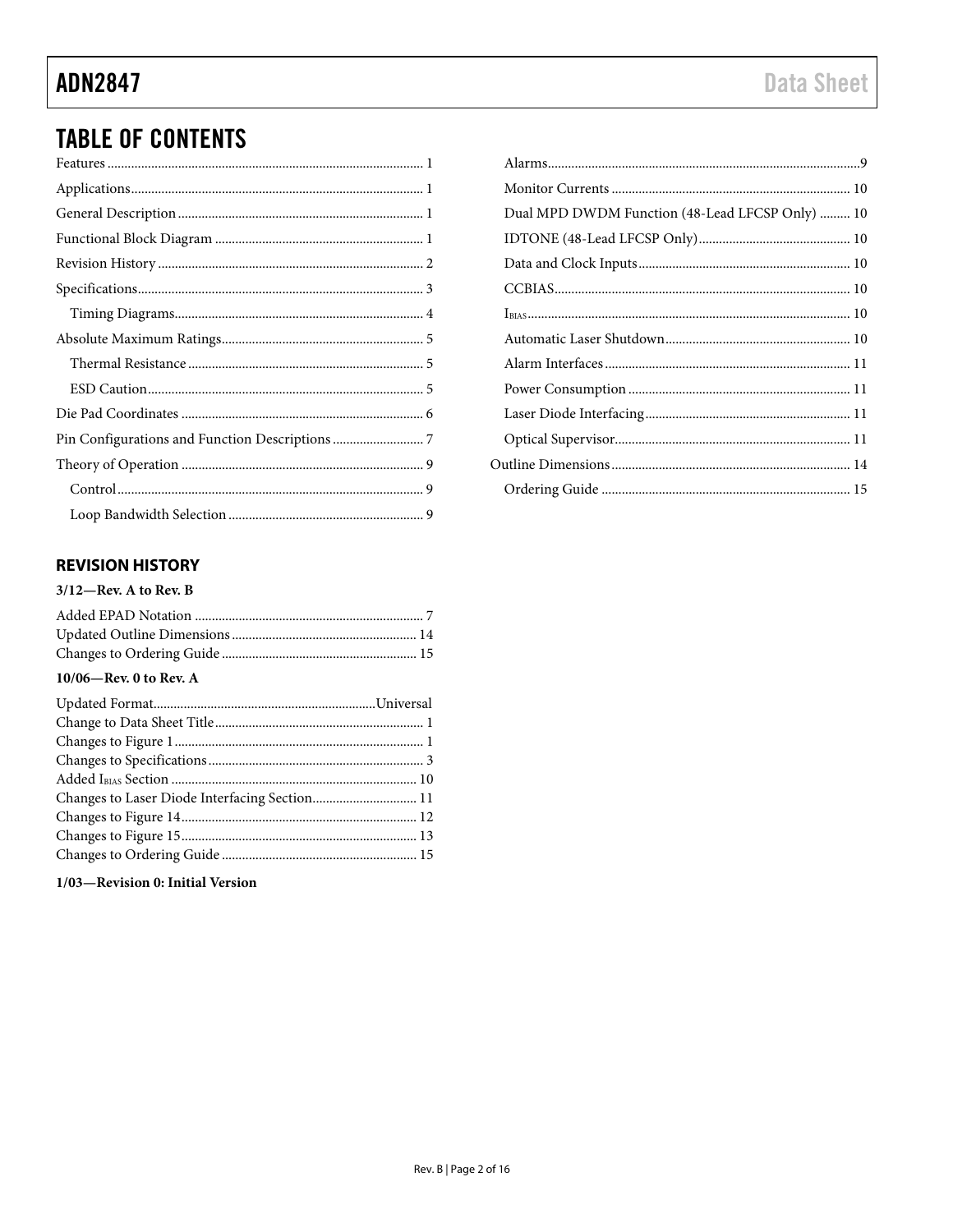# <span id="page-2-1"></span><span id="page-2-0"></span>**SPECIFICATIONS**

Vcc = 3.0 V to 3.6 V. Temperature range: −40°C to +85°C. All specifications T<sub>MIN</sub> to T<sub>MAX</sub>, unless otherwise noted. Typical values specified at  $T_A = 25$ °C.

| ı<br>D |
|--------|
|--------|

| <b>Parameter</b>                                    | Min  | <b>Typ</b>       | Max  | <b>Unit</b> | <b>Conditions/Comments</b>                                   |
|-----------------------------------------------------|------|------------------|------|-------------|--------------------------------------------------------------|
| LASER BIAS CURRENT (IBIAS, ALS)                     |      |                  |      |             |                                                              |
| Output Current IBIAS                                | 2    |                  | 100  | mA          |                                                              |
| IBIAS when ALS is asserted                          |      |                  | 0.1  | mA          |                                                              |
| <b>ALS Assertion Time</b>                           |      |                  | 5    | μs          | $I_{BIAS}$ < 10% of nominal                                  |
| IBIAS Compliance Voltage                            | 1.2  |                  | Vcc  | $\vee$      |                                                              |
| <b>CCBIAS Compliance Voltage</b>                    | 1.2  |                  | Vcc  | v           |                                                              |
| MODULATION CURRENT (IMODP, IMODN) <sup>1</sup>      |      |                  |      |             |                                                              |
| Output Current I <sub>MOD</sub>                     | 5    |                  | 80   | mA          |                                                              |
| Compliance Voltage                                  | 1.5  |                  | Vcc  | V           |                                                              |
| I <sub>MOD</sub> when ALS is Asserted               |      |                  | 0.1  | mA          |                                                              |
| Rise Time <sup>2</sup>                              |      | 80               | 120  | ps          | See Figure 3 for device rise time histogram                  |
| Fall Time <sup>2</sup>                              |      | 80               | 120  | ps          | See Figure 4 for device fall time histogram                  |
| Random Jitter <sup>2</sup>                          |      | 1                | 1.5  | ps          | <b>RMS</b>                                                   |
| Pulse Width Distortion <sup>2</sup>                 |      | 15               |      | ps          | $I_{MOD} = 40$ mA                                            |
| MONITOR PD (MPD, MPD2)                              |      |                  |      |             |                                                              |
| Current                                             | 50   |                  | 1200 | μA          | Average current                                              |
| Compliance Voltage                                  |      |                  | 1.65 | v           |                                                              |
| POWER SET INPUT (PSET)                              |      |                  |      |             |                                                              |
| Capacitance                                         |      |                  | 80   | pF          |                                                              |
| Monitor Photodiode Current into RPSET Resistor      | 50   |                  | 1200 | $\mu$ A     | Average current                                              |
| Voltage                                             | 1.1  | 1.2              | 1.3  | V           |                                                              |
| EXTINCTION RATIO SET INPUT (ERSET)                  |      |                  |      |             |                                                              |
| Allowable Resistance Range                          | 1.2  |                  | 25   | $k\Omega$   |                                                              |
| Voltage                                             | 1.1  | 1.2              | 1.3  | V           |                                                              |
| <b>ALARM SET (ASET)</b>                             |      |                  |      |             |                                                              |
| Allowable Resistance Range                          | 1.2  |                  | 25   | $k\Omega$   |                                                              |
| Voltage                                             | 1.1  | 1.2              | 1.3  | V           |                                                              |
| Hysteresis                                          |      | 5                |      | $\%$        |                                                              |
| <b>CONTROL LOOP</b>                                 |      |                  |      |             | Low Loop Bandwidth selection                                 |
| <b>Time Constant</b>                                |      | 0.22             |      | sec         | $LBWSET = GND$                                               |
|                                                     |      | 2.25             |      | sec         | $LBWSET = V_{CC}$                                            |
| DATA INPUTS (DATAP, DATAN, CLKP, CLKN) <sup>3</sup> |      |                  |      |             |                                                              |
| V p-p (Single-Ended, Peak-to-Peak)                  | 100  |                  | 500  | mV          | Data and clock inputs are ac-coupled                         |
| Input Impedance (Single-Ended)                      |      | 50               |      | Ω           |                                                              |
| tseTUP <sup>4</sup>                                 | 50   |                  |      |             |                                                              |
|                                                     |      |                  |      | ps          | See Figure 2                                                 |
| <b>THOLD</b> <sup>+</sup>                           | 100  |                  |      | ps          | See Figure 2                                                 |
| LOGIC INPUTS (ALS, LBWSET, CLKSEL)                  |      |                  |      | v           |                                                              |
| V <sub>IH</sub>                                     | 2.4  |                  |      |             |                                                              |
| $V_{IL}$                                            |      |                  | 0.8  | V           |                                                              |
| ALARM OUTPUTS (FAIL, DEGRADE)                       |      |                  |      | $\vee$      | Internal 30 kΩ Pull-Up                                       |
| $V_{OH}$                                            | 2.4  |                  |      |             |                                                              |
| $V_{OL}$                                            |      |                  | 0.8  | V           |                                                              |
| <b>IDTONE</b>                                       |      |                  |      |             | User to supply current sink in the range of<br>50 µA to 4 mA |
| Compliance Voltage                                  |      | $V_{CC}$ $-$ 1.5 |      | v           |                                                              |
| <b>Iout/IIN Ratio</b>                               |      | $\overline{2}$   |      |             |                                                              |
| $f_{IN}$ <sup>5</sup>                               | 0.01 |                  | 1    | MHz         |                                                              |
|                                                     |      |                  |      |             |                                                              |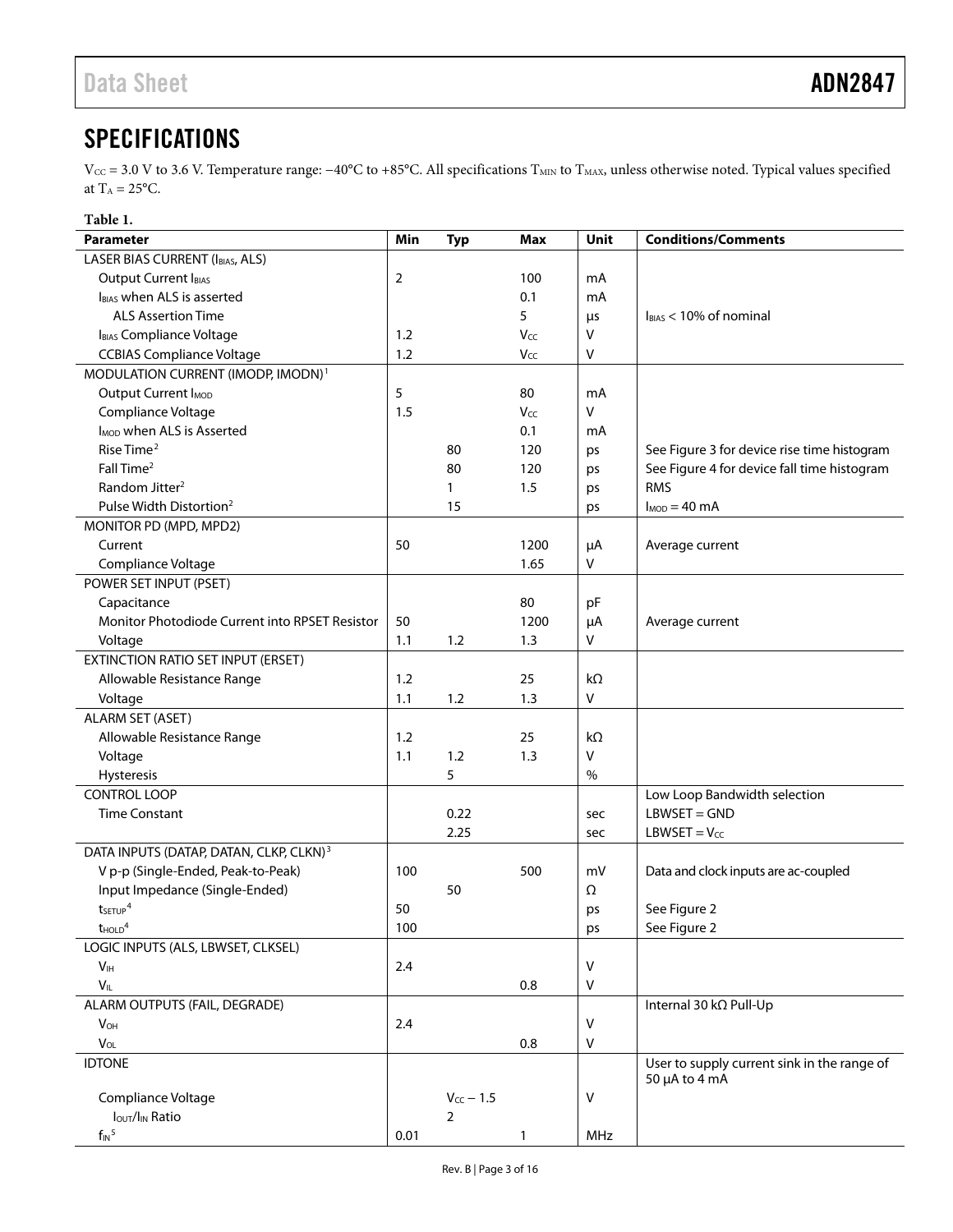<span id="page-3-0"></span>

| <b>Parameter</b>                   | Min      | Typ | Max           | <b>Unit</b> | <b>Conditions/Comments</b> |
|------------------------------------|----------|-----|---------------|-------------|----------------------------|
| IBMON, IMMON, IMPDMON, IMPDMON2    |          |     |               |             |                            |
| <b>IBMON, IMMON Division Ratio</b> |          | 100 |               | A/A         |                            |
| IMPDMON, IMPDMON2                  |          |     |               | A/A         |                            |
| IMPDMON to IMPDMON2 Matching       |          |     | 2             | $\%$        | $I_{MPD} = 1200 \mu A$     |
| Compliance Voltage                 | $\Omega$ |     | $V_{cc}$ -1.2 | V           |                            |
| <b>SUPPLY</b>                      |          |     |               |             |                            |
| $\mathsf{Icc}^6$                   |          | 50  |               | mA          | $I_{BIAS} = I_{MOD} = 0$   |
| $V_{CC}$ <sup>7</sup>              | 3.0      | 3.3 | 3.6           | V           |                            |

<sup>1</sup> The high speed performance for the die version of ADN2847 can be achieved when using the bonding diagram shown in Figure 6. <sup>1</sup> The high speed performance for the die version of ADN2847 can be achieved when using the bonding diagram shown in Figure 6.<br><sup>2</sup> Measured into a 25.0 load using a 11110000 pattern at 2.5 Gbps.

<sup>2</sup> Measured into a 25 Ω load using a 11110000 pattern at 2.5 Gbps.<br><sup>3</sup> When the voltage on DATAP is greater than the voltage on DATA <sup>3</sup> When the voltage on DATAP is greater than the voltage on DATAN, the modulation current flows in the IMODP pin.<br><sup>4</sup> Guaranteed by design and characterization. Not production tested

Guaranteed by design and characterization. Not production tested.

<sup>5</sup> IDTONE can cause eye distortion.

 $^6$  l<sub>CCMIN</sub> for power calculation in th[e Power Consumption s](#page-10-1)ection is the typical l<sub>CC</sub> given.<br><sup>7</sup> All V<sub>cc</sub> nins should be shorted together

<sup>7</sup> All  $V_{CC}$  pins should be shorted together.

#### **TIMING DIAGRAMS**



<span id="page-3-3"></span>



<span id="page-3-2"></span><span id="page-3-1"></span>Figure 3. Rise Time Distribution Under Worst-Case Operating Conditions Figure 4. Fall Time Distribution Under Worst-Case Operating Conditions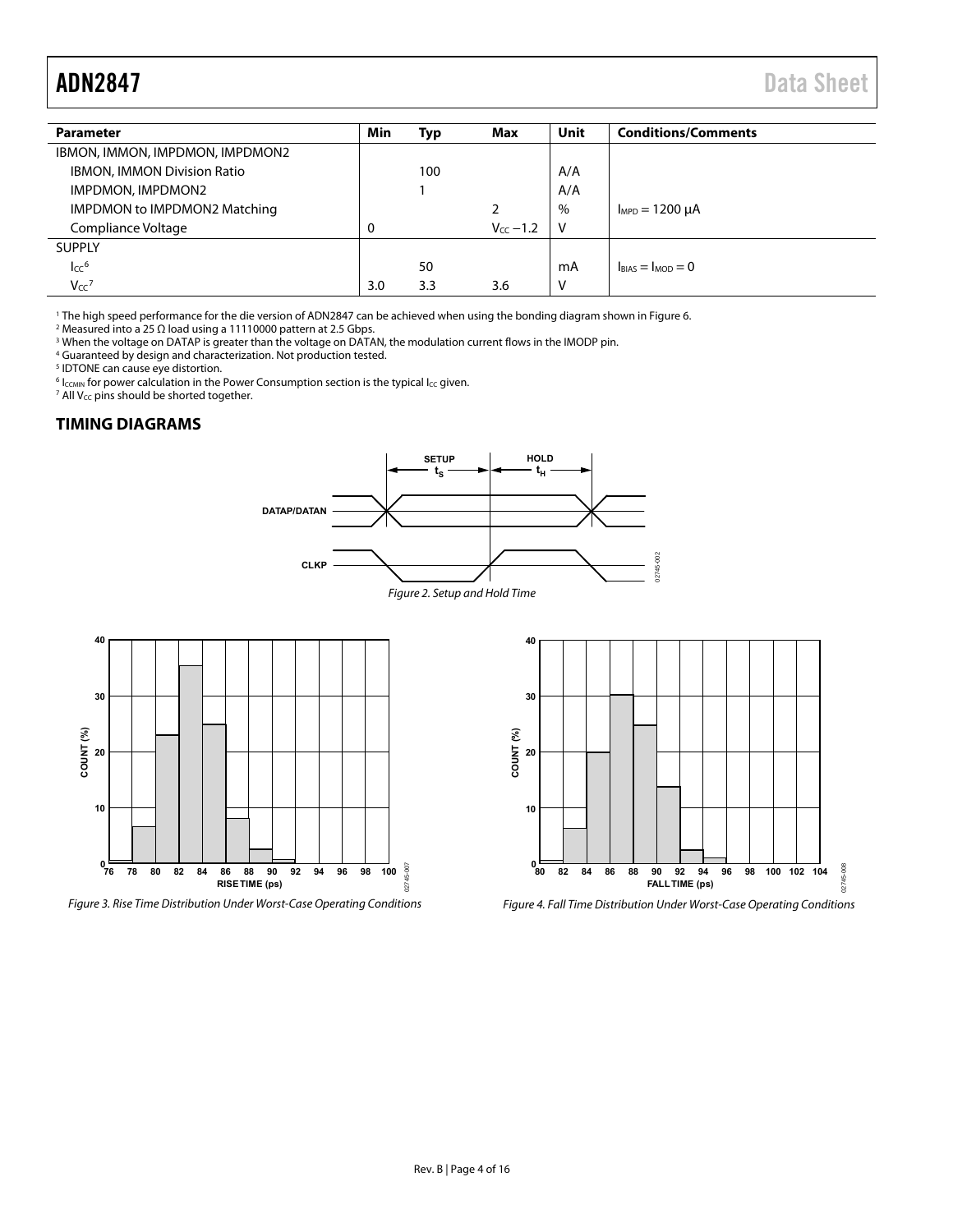# <span id="page-4-1"></span><span id="page-4-0"></span>ABSOLUTE MAXIMUM RATINGS

 $T_A = 25$ °C, unless otherwise noted.

#### **Table 2.**

| <b>Parameter</b>                          | Rating                               |
|-------------------------------------------|--------------------------------------|
| V <sub>cc</sub> to GND                    | 4.2V                                 |
| Digital Inputs (ALS, LBWSET, CLKSEL)      | $-0.3$ V to V <sub>cc</sub> + 0.3 V  |
| <b>IMODN, IMODP</b>                       | $V_{cc}$ + 1.2 V                     |
| Operating Temperature Range Industrial    | $-40^{\circ}$ C to $+85^{\circ}$ C   |
| Storage Temperature Range                 | $-65^{\circ}$ C to +150 $^{\circ}$ C |
| Junction Temperature (T <sub>J</sub> max) | $150^{\circ}$ C                      |
| Power Dissipation <sup>1</sup> (W)        | $(TJ max - TA)/\thetaJA$             |
| Lead Temperature (Soldering 10 sec)       | 300 $\degree$ C                      |

<sup>1</sup> Power consumption formulae are provided in the [Power Consumption](#page-10-2) section.

Stresses above those listed under Absolute Maximum Ratings may cause permanent damage to the device. This is a stress rating only; functional operation of the device at these or any other conditions above those indicated in the operational section of this specification is not implied. Exposure to absolute maximum rating conditions for extended periods may affect device reliability.

#### **THERMAL RESISTANCE**

 $\theta_{JA}$  is specified for the worst-case conditions, that is, a device soldered in a circuit board for surface-mount packages.

#### **Table 3. Thermal Resistance**

| Package Type  | $\theta_{JA}$ | Unit |
|---------------|---------------|------|
| 48-lead LFCSP | 25            | °C/W |
| 32-lead LFCSP | 32            | °C/W |

#### **ESD CAUTION**



ESD (electrostatic discharge) sensitive device. Charged devices and circuit boards can discharge without detection. Although this product features patented or proprietary protection circuitry, damage may occur on devices subjected to high energy ESD. Therefore, proper ESD precautions should be taken to avoid performance degradation or loss of functionality.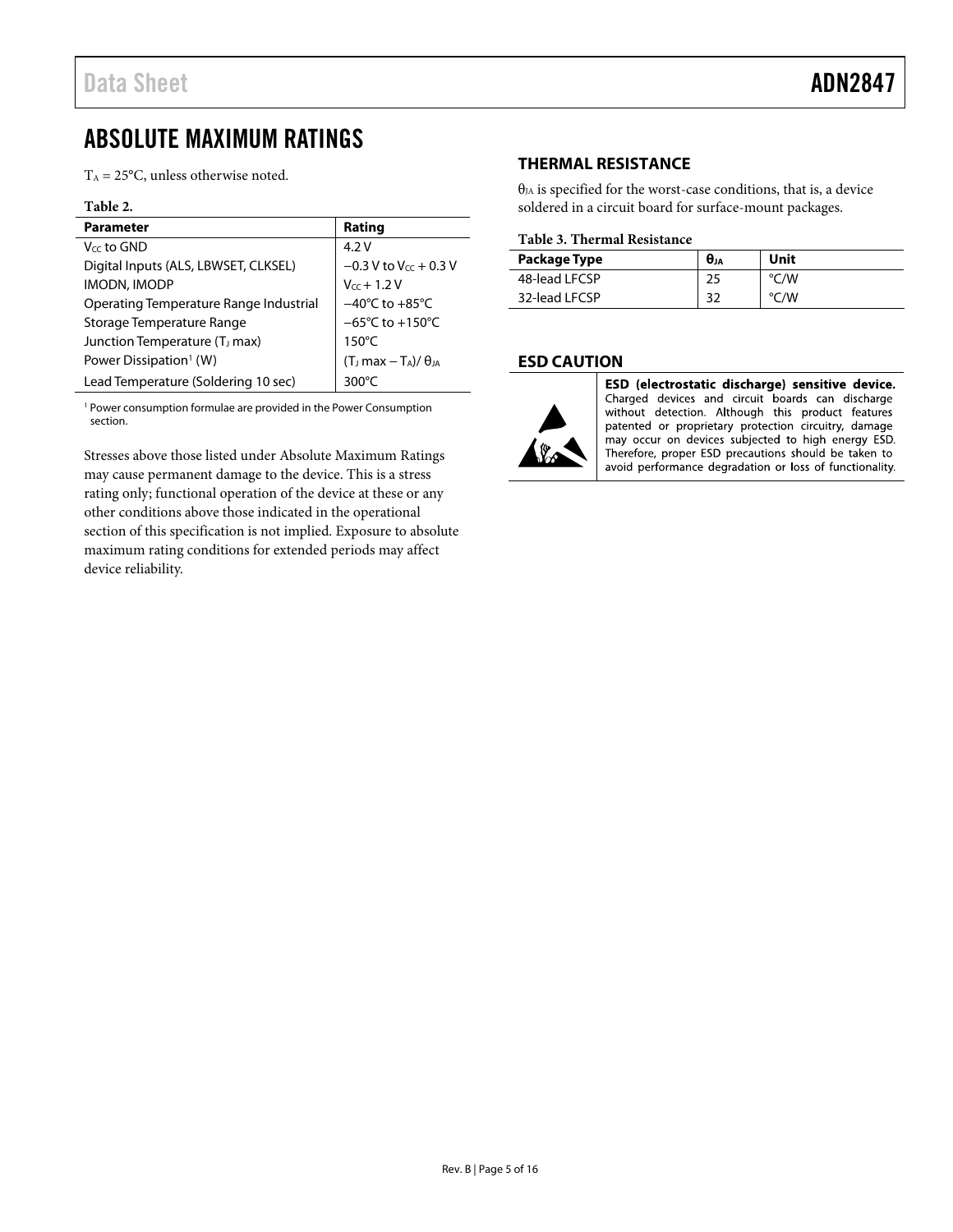# <span id="page-5-1"></span><span id="page-5-0"></span>DIE PAD COORDINATES



### <span id="page-5-2"></span>**Table 4. Die Pad Coordinates1**

| Table 7. Die 1 au Coordinates |                   |        |         |  |  |  |  |
|-------------------------------|-------------------|--------|---------|--|--|--|--|
| <b>Pad Number</b>             | <b>Pad Name</b>   | x[µm]  | y[µm]   |  |  |  |  |
| 1                             | TP1 (GND)         | $-996$ | 1026    |  |  |  |  |
| $\overline{2}$                | <b>LBWSET</b>     | $-996$ | 853     |  |  |  |  |
| 3                             | <b>ASET</b>       | $-996$ | 679     |  |  |  |  |
| $\overline{\mathbf{4}}$       | <b>ERSET</b>      | $-996$ | 506     |  |  |  |  |
| 5                             | <b>PSET</b>       | $-996$ | 332     |  |  |  |  |
| 6                             | TP2 (GND)         | $-996$ | 159     |  |  |  |  |
| $\overline{7}$                | <b>IMPD</b>       | $-996$ | $-15$   |  |  |  |  |
| 8                             | <b>IMPDMON</b>    | $-996$ | 506     |  |  |  |  |
| 9                             | <b>IMPDMON2</b>   | $-996$ | $-361$  |  |  |  |  |
| 10                            | IMPD <sub>2</sub> | $-996$ | $-534$  |  |  |  |  |
| 11                            | GND4              | $-996$ | $-724$  |  |  |  |  |
| 12                            | Vcc4              | $-995$ | $-964$  |  |  |  |  |
| 13                            | <b>ERCAP</b>      | $-925$ | $-1191$ |  |  |  |  |
| 14                            | <b>PAVCAP</b>     | $-777$ | $-1191$ |  |  |  |  |
| 15                            | TP3 (GND)         | $-606$ | $-1191$ |  |  |  |  |
| 16                            | $V_{cc}$ 1        | $-389$ | $-1191$ |  |  |  |  |
| 17                            | GND1              | $-200$ | $-1191$ |  |  |  |  |
| 18                            | <b>DATAN</b>      | $-70$  | $-1191$ |  |  |  |  |
| 19                            | <b>DATAP</b>      | 83     | $-1191$ |  |  |  |  |
| 20                            | GND1              | 263    | $-1191$ |  |  |  |  |
| 21                            | <b>CLKP</b>       | 442    | $-1191$ |  |  |  |  |
| 22                            | <b>CLKN</b>       | 596    | $-1191$ |  |  |  |  |
| 23                            | TP4 (GND)         | 762    | $-1191$ |  |  |  |  |
| 24                            | TP5 (GND)         | 996    | $-1109$ |  |  |  |  |



| <b>Pad Number</b> | <b>Pad Name</b>  | x[µm]  | y[µm]  |
|-------------------|------------------|--------|--------|
| 25                | TP6 (GND)        | 996    | $-935$ |
| 26                | <b>CLKSEL</b>    | 996    | $-762$ |
| 27                | <b>DEGRADE</b>   | 996    | $-589$ |
| 28                | FAIL             | 996    | $-415$ |
| 29                | <b>ALS</b>       | 996    | $-242$ |
| 30                | Vcc3             | 996    | $-19$  |
| 31                | GND3             | 996    | 251    |
| 32                | <b>IMMON</b>     | 996    | 441    |
| 33                | <b>IBMON</b>     | 996    | 614    |
| 34                | GND <sub>2</sub> | 996    | 804    |
| 35                | <b>IDTONE</b>    | 995    | 993    |
| 36                | GND <sub>2</sub> | 995    | 1133   |
| 37                | GND <sub>2</sub> | 867    | 1191   |
| 38                | Vcc2             | 713    | 1191   |
| 39                | <b>IMODN</b>     | 500    | 1191   |
| 40                | <b>IMODN</b>     | 396    | 1191   |
| 41                | GND <sub>2</sub> | 242    | 1191   |
| 42                | <b>IMODP</b>     | 88     | 1191   |
| 43                | <b>IMODP</b>     | $-16$  | 1191   |
| 44                | GND <sub>2</sub> | $-239$ | 1191   |
| 45                | GND <sub>2</sub> | $-443$ | 1191   |
| 46                | <b>BIAS</b>      | $-633$ | 1191   |
| 47                | <b>BIAS</b>      | $-772$ | 1191   |
| 48                | <b>CCBIAS</b>    | $-912$ | 1191   |

1 With the origin in the center of the die (see [Figure 5](#page-5-2)).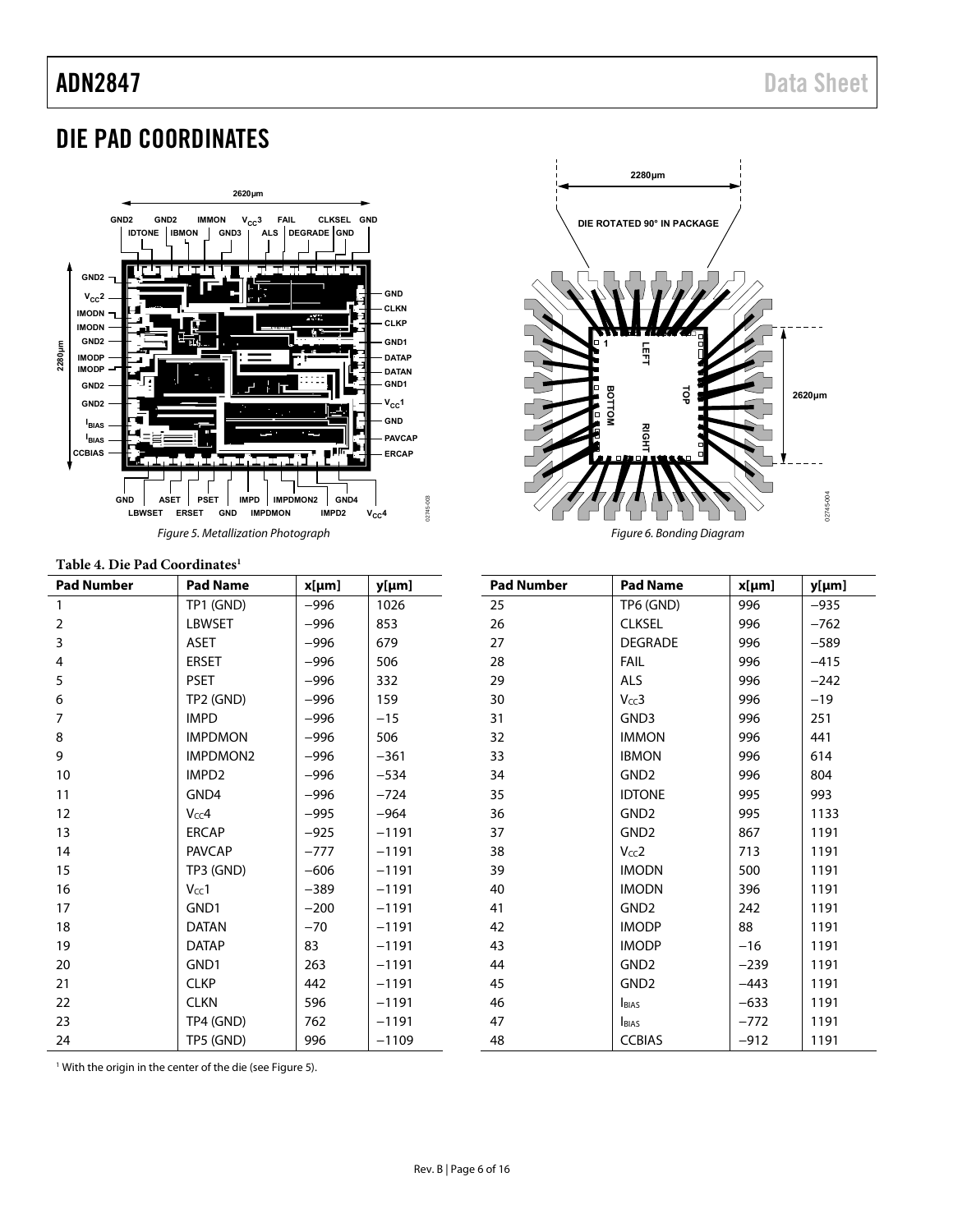## <span id="page-6-0"></span>PIN CONFIGURATIONS AND FUNCTION DESCRIPTIONS



## **Table 5. Pin Function Descriptions**

| <b>Pin Number</b> |         |                   |                                                                               |
|-------------------|---------|-------------------|-------------------------------------------------------------------------------|
| 48-Lead           | 32-Lead | <b>Mnemonic</b>   | <b>Description</b>                                                            |
| $\mathbf{1}$      | N/A     | TP <sub>1</sub>   | Test Pin. In normal operation, TP1 = GND.                                     |
| 2                 | 1       | <b>LBWSET</b>     | Select Low Loop Bandwidth.                                                    |
| 3                 | 2       | <b>ASET</b>       | Alarm Current Threshold Setting Pin.                                          |
| 4                 | 3       | <b>ERSET</b>      | <b>Extinction Ratio Set Pin.</b>                                              |
| 5                 | 4       | <b>PSET</b>       | Average Optical Power Set Pin.                                                |
| 6                 | N/A     | TP <sub>2</sub>   | Test Pin. In normal operation, $TP2 = GND$ .                                  |
| 7                 | 5       | <b>IMPD</b>       | Monitor Photodiode Input.                                                     |
| 8                 | 6       | <b>IMPDMON</b>    | Mirrored Current from Monitor Photodiode.                                     |
| 9                 | N/A     | <b>IMPDMON2</b>   | Mirrored Current from Monitor Photodiode 2. (For use with two MPDs).          |
| 10                | N/A     | IMPD <sub>2</sub> | Monitor Photodiode Input 2. (For use with two MPDs).                          |
| 11                | 7       | GND4              | Supply Ground.                                                                |
| 12                | 8       | Vcc4              | Supply Voltage.                                                               |
| 13                | 9       | <b>ERCAP</b>      | <b>Extinction Ratio Loop Capacitor.</b>                                       |
| 14                | 10      | <b>PAVCAP</b>     | Average Power Loop Capacitor.                                                 |
| 15                | N/A     | TP3               | Test Pin. In normal operation, TP3 = GND.                                     |
| 16                | 11      | $V_{CC}1$         | Supply Voltage.                                                               |
| 17                | N/A     | GND1              | Supply Ground.                                                                |
| 18                | 12      | <b>DATAN</b>      | Data, Negative Differential Terminal.                                         |
| 19                | 13      | <b>DATAP</b>      | Data, Positive Differential Terminal.                                         |
| 20                | 14      | GND1              | Supply Ground.                                                                |
| 21                | 15      | <b>CLKP</b>       | Data Clock Positive Differential Terminal. Used if CLKSEL = $V_{cc}$ .        |
| 22                | 16      | <b>CLKN</b>       | Data Clock Negative Differential Terminal. Used if CLKSEL = $V_{\text{CC}}$ . |
| 23                | N/A     | TP4               | Test Pin. In normal operation, TP4 = GND.                                     |
| 24                | N/A     | TP <sub>5</sub>   | Test Pin. In normal operation, TP5 = GND.                                     |
| 25                | N/A     | TP <sub>6</sub>   | Test Pin. In normal operation, TP6 = GND.                                     |
| 26                | 17      | <b>CLKSEL</b>     | Clock Select. Active = $V_{cc}$ . Used if data is clocked into chip.          |
| 27                | 18      | <b>DEGRADE</b>    | Degrade Alarm Output.                                                         |
| 28                | 19      | <b>FAIL</b>       | Fail Alarm Output.                                                            |
| 29                | 20      | <b>ALS</b>        | Automatic Laser Shutdown.                                                     |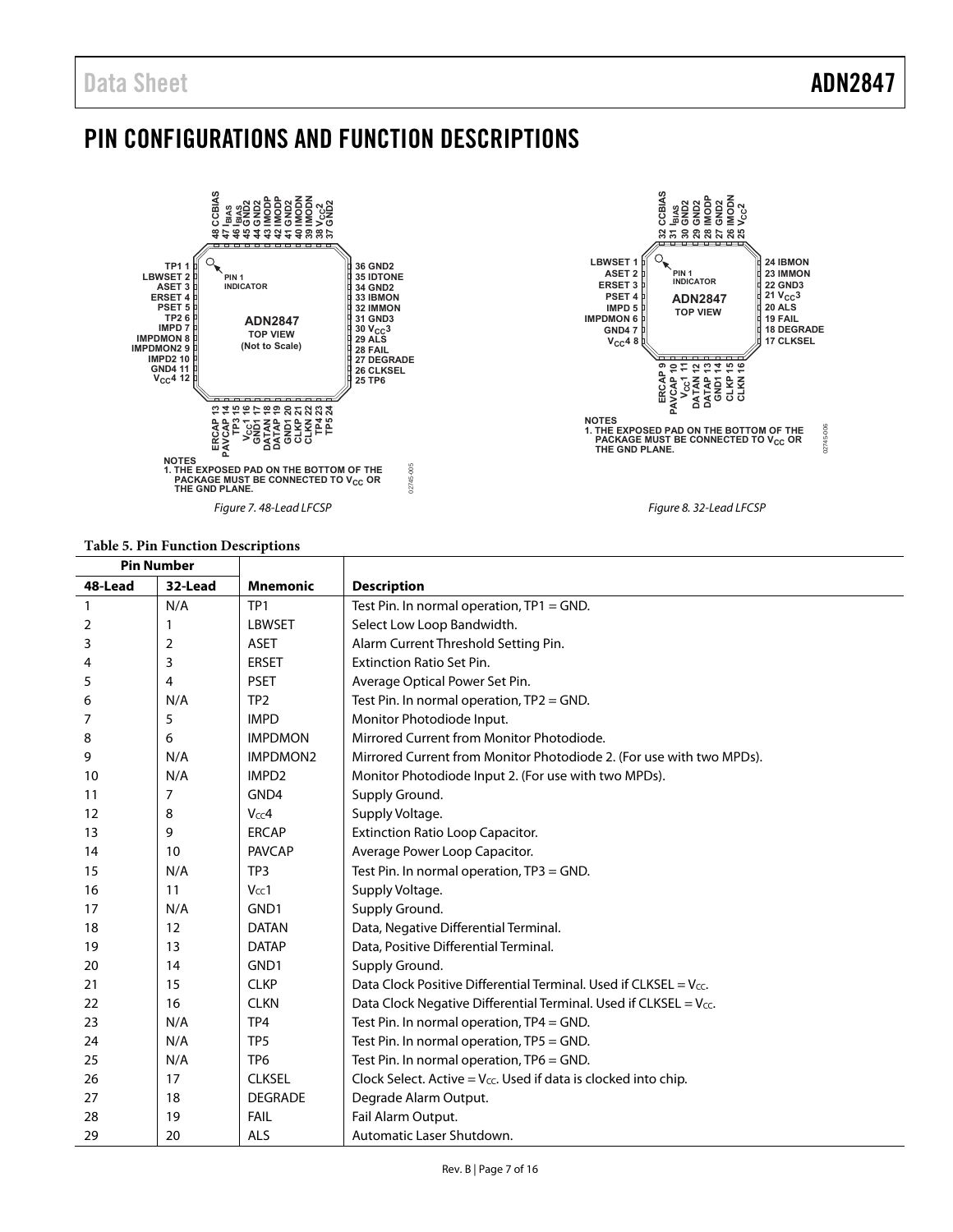| <b>Pin Number</b> |         |                  |                                                                                                                                  |
|-------------------|---------|------------------|----------------------------------------------------------------------------------------------------------------------------------|
| 48-Lead           | 32-Lead | <b>Mnemonic</b>  | <b>Description</b>                                                                                                               |
| 30                | 21      | $V_{CC}$ 3       | Supply Voltage.                                                                                                                  |
| 31                | 22      | GND3             | Supply Ground.                                                                                                                   |
| 32                | 23      | <b>IMMON</b>     | Modulation Current Mirror Output.                                                                                                |
| 33                | 24      | <b>IBMON</b>     | Bias Current Mirror Output.                                                                                                      |
| 34                | N/A     | GND <sub>2</sub> | Supply Ground.                                                                                                                   |
| 35                | N/A     | <b>IDTONE</b>    | IDTONE. Requires external current sink to ground.                                                                                |
| 36                | N/A     | GND <sub>2</sub> | Supply Ground.                                                                                                                   |
| 37                | N/A     | GND <sub>2</sub> | Supply Ground.                                                                                                                   |
| 38                | 25      | Vcc2             | Supply Voltage.                                                                                                                  |
| 39                | 26      | <b>IMODN</b>     | Modulation Current Negative Output. Connect via a matching resistor to Vcc.                                                      |
| 40                | N/A     | <b>IMODN</b>     | Modulation Current Negative Output. Connect via a matching resistor to $V_{CC}$ .                                                |
| 41                | 27      | GND <sub>2</sub> | Supply Ground.                                                                                                                   |
| 42                | 28      | <b>IMODP</b>     | Modulation Current Positive Output. Connect to laser diode.                                                                      |
| 43                | N/A     | <b>IMODP</b>     | Modulation Current Positive Output. Connect to laser diode.                                                                      |
| 44                | 29      | GND <sub>2</sub> | Supply Ground.                                                                                                                   |
| 45                | 30      | GND <sub>2</sub> | Supply Ground.                                                                                                                   |
| 46                | 31      | <b>IBIAS</b>     | Laser Diode Bias Current.                                                                                                        |
| 47                | N/A     | <b>BIAS</b>      | Laser Diode Bias Current.                                                                                                        |
| 48                | 32      | <b>CCBIAS</b>    | Extra Laser Diode Bias. (Connected to Vcc when dc-coupled to laser diode. Connected to lBIAS<br>when ac-coupled to laser diode). |
| EP                | EP      | <b>EPAD</b>      | Exposed Pad. The exposed pad on the bottom of the package must be connected to V <sub>cc</sub> or<br>the GND plane.              |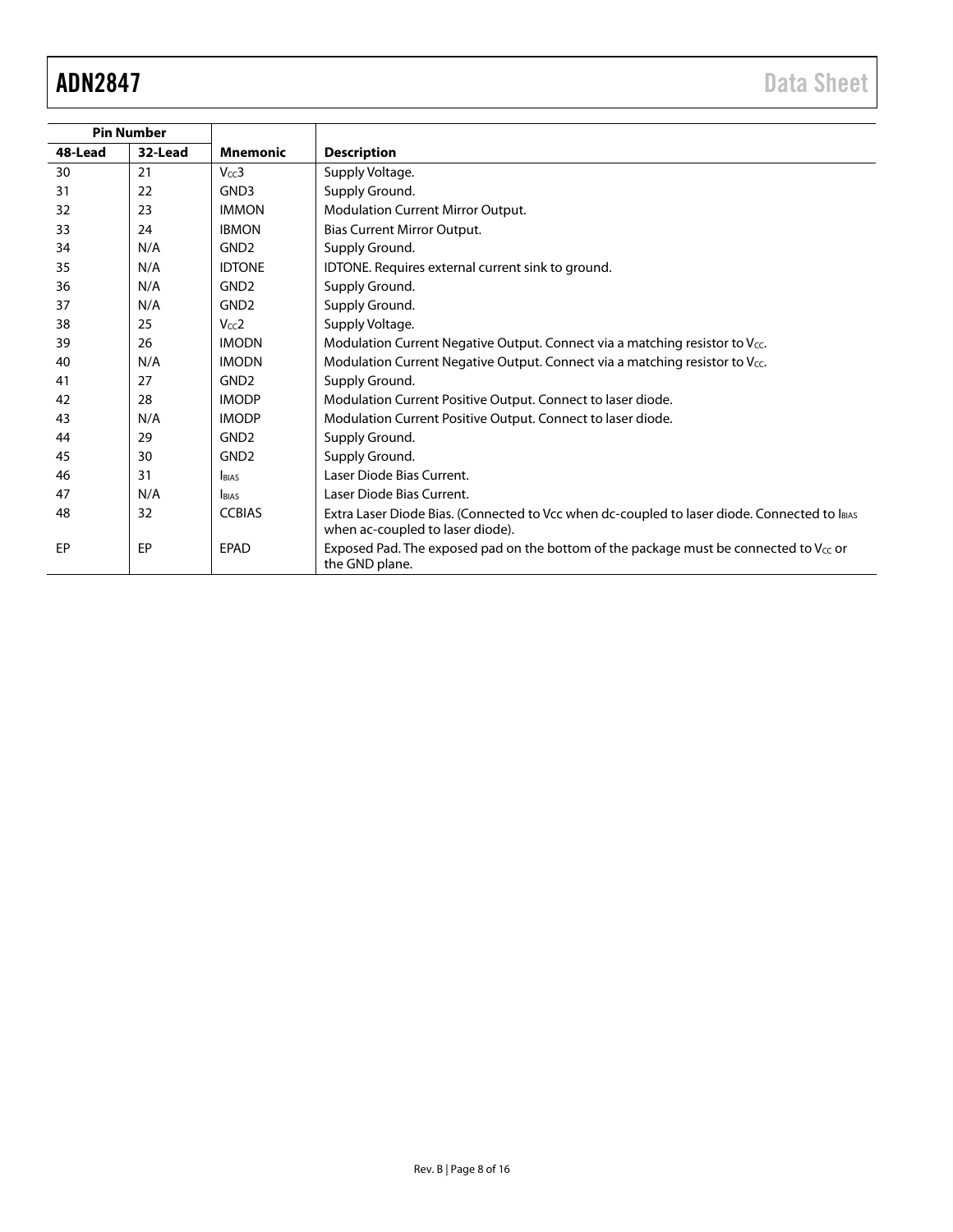## <span id="page-8-1"></span><span id="page-8-0"></span>THEORY OF OPERATION

Laser diodes have current-in to light-out transfer functions, as shown in [Figure 9.](#page-8-2) Two key characteristics of this transfer function are the threshold current,  $I<sub>TH</sub>$ , and the slope in the linear region beyond the threshold current, referred to as slope efficiency (LI).



#### Figure 9. Laser Transfer Function

#### <span id="page-8-2"></span>**CONTROL**

A monitor photodiode (MPD) is required to control the LD. The MPD current is fed into the ADN2847 to control the power and extinction ratio, continuously adjusting the bias current and modulation current in response to the changing threshold current and light-to-current slope efficiency of the laser.

The ADN2847 uses automatic power control (APC) to maintain a constant average power over time and temperature.

The ADN2847 uses closed-loop extinction ratio control to allow optimum setting of the extinction ratio for every device. Thus, SONET/SDH interface standards can be met over device variation, temperature, and laser aging. Closed-loop modulation control eliminates the need to either overmodulate the LD or include external components for temperature compensation. This reduces research and development time and second sourcing issues caused by characterizing LDs.

Average power and extinction ratio are set using the PSET pin and the ERSET pin, respectively. Potentiometers are connected between these pins and ground. The potentiometer RPSET is used to change the average power. The potentiometer RERSET is used to adjust the extinction ratio. Both PSET and ERSET are kept 1.2 V above GND.

The RPSET and RERSET potentiometers can be calculated using the following formulas:

$$
\begin{aligned} R_{PSET} &= \frac{1.2 \text{ V}}{I_{AV}} \left( \Omega \right) \\ R_{EREF} &= \frac{1.2 \text{ V}}{\frac{I_{MPD\_CW}}{P_{CW}} \times \frac{ER-1}{ER+1} \times P_{AV}} \left( \Omega \right) \end{aligned}
$$

where:

*IAV* is the average MPD current.

*PCW* is the dc optical power specified on the laser data sheet. *IMPD\_CW* is the MPD current at that specified *PCW*. *PAV* is the average power required. *ER* is the desired extinction ratio ( $ER = P1/P0$ ).

Note that IERSET and IPSET changes from device to device; however, the control loops determines actual values. It is not required to know exact values for LI or MPD optical coupling.

#### **LOOP BANDWIDTH SELECTION**

For continuous operation, the user should hardwire the LBWSET pin high and use 1 μF capacitors to set the actual loop bandwidth. These capacitors are placed between the PAVCAP pin and the ERCAP pin and ground. It is important that these capacitors are low leakage multilayer ceramics with an insulation resistance greater than 100 G $\Omega$  or a time constant of 1000 seconds, whichever is less.

#### **Table 6.**

| <b>Operation</b><br>Mode                 | <b>LBWSET</b> | Recommended<br><b>PAVCAP</b> | Recommended<br><b>ERCAP</b> |  |  |  |  |  |
|------------------------------------------|---------------|------------------------------|-----------------------------|--|--|--|--|--|
| Continuous<br>50 Mbps to<br>3.3 Gbps     | High          | 1 µF                         | 1 µF                        |  |  |  |  |  |
| Optimized for<br>2.5 Gbps to<br>3.3 Gbps | Low           | 22nF                         | 22nF                        |  |  |  |  |  |

Setting LBSET low and using 22 nF capacitors results in a shorter loop time constant (a 10× reduction over using 1 μF capacitors and keeping LBWSET high.)

#### **ALARMS**

The ADN2847 is designed to allow interface compliance to ITUT-G958 (11/94) section 10.3.1.1.2 (transmitter fail) and section 10.3.1.1.3 (transmitter degrade). The ADN2847 has two active high alarms, DEGRADE and FAIL. A resistor between ground and the ASET pin is used to set the current at which these alarms are raised. The current through the ASET resistor is a ratio of 100:1 to the FAIL alarm threshold. The DEGRADE alarm is raised at 90% of this level.

Example:

$$
I_{FAIL} = 50 \text{ mA so } I_{DEGRADE} = 45 \text{ mA}
$$

$$
I_{ASET} = \frac{I_{FAIL}}{100} = \frac{50 \text{ mA}}{100} = 500 \text{ }\mu\text{A}
$$

$$
R_{ASET} = \frac{1.2 \text{ V}}{I_{ASET}} = \frac{1.2}{500 \text{ }\mu\text{A}} = 2.4 \text{ k}\Omega
$$

where the smallest valid value for *RASET* is 1.2 kΩ, because this corresponds to the IBIAS maximum of 100 mA.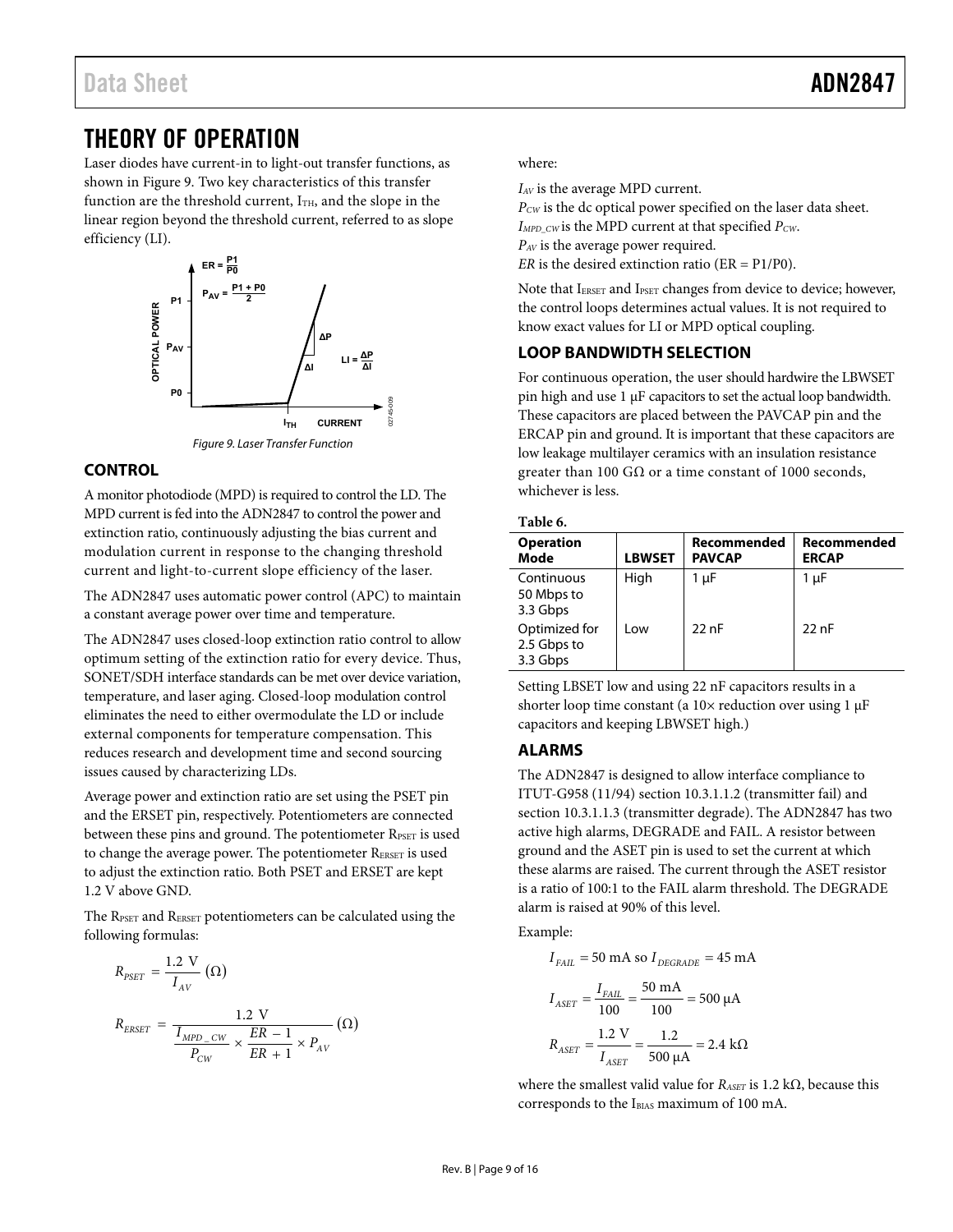<span id="page-9-0"></span>The laser degrade alarm, DEGRADE, is provided to give a warning of imminent laser failure if the laser diode degrades further or environmental conditions continue to stress the LD, such as increasing temperature.

The laser fail alarm, FAIL, is activated when the transmitter can no longer be guaranteed to be SONET/SDH compliant. This occurs when one of the following conditions arises:

- The ASET threshold is reached.
- The ALS pin is set high. This shuts off the modulation and bias currents to the LD, resulting in the MPD current dropping to zero. This gives closed-loop feedback to the system that ALS has been enabled.

DEGRADE is raised only when the bias current exceeds 90% of ASET current.

#### **MONITOR CURRENTS**

IBMON, IMMON, IMPDMON, and IMPDMON2 are current controlled current sources from  $V_{CC}$ . They mirror the bias, modulation, and MPD current for increased monitoring functionality. An external resistor to GND gives a voltage proportional to the current monitored.

If the monitoring functions IMPDMON and IMPDMON2 are not required, the IMPD pin and the IMPD2 pin must be grounded and the monitor photodiode output must be connected directly to the PSET pin.

#### **DUAL MPD DWDM FUNCTION (48-LEAD LFCSP ONLY)**

The ADN2847 has circuitry for a second monitor photodiode, MPD2. The second photodiode current is mirrored to IMPDMON2 for wavelength control purposes and is summed internally with the first monitor photodiode current for the power control loop. For single MPD circuits, the MPD2 pin is tied to GND.

<span id="page-9-1"></span>This enables the system designer to use the two currents to control the wavelength of the laser diode using various optical filtering techniques inside the laser module.

If the monitor current functions IMPDMON and IMPDMON2 are not required, then the IMPD pin and IMPD2 pin can be grounded and the monitor photodiode output can be connected directly to PSET.

### **IDTONE (48-LEAD LFCSP ONLY)**

The IDTONE pin is supplied for fiber identification/supervisory channels or control purposes in WDM. This pin modulates the optical one level over a possible range of 2% of minimum I<sub>MOD</sub> to 10% of maximum I<sub>MOD</sub>. The level of modulation is set by connecting an external current sink between the IDTONE pin and ground. There is a gain of two from this pin to the I<sub>MOD</sub> current. [Figure 12](#page-10-3) shows how the AD9850/AD9851 or the AD9834 can be used with the ADN2847 to allow fiber identification.

If the ID\_TONE function is not used, the IDTONE pin should be tied to  $V_{\text{CC}}$ . Note that using IDTONE during transmission can cause optical eye degradation.

#### **DATA AND CLOCK INPUTS**

Data and clock inputs are ac-coupled (10 nF capacitors are recommended) and terminated via a 100  $\Omega$  internal resistor between DATAP and DATAN, and also between the CLKP pin and the CLKN pin. There is a high impedance circuit to set the common-mode voltage that is designed to allow for maximum input voltage headroom over temperature. It is necessary that ac coupling is used to eliminate the need for matching between common-mode voltages.



Figure 10. AC Coupling of Data Inputs

02745-010

For input signals that exceed 500 mV p-p single-ended, it is necessary to insert an attenuation circuit as shown in [Figure 11](#page-9-1).



#### **CCBIAS**

When the laser is used in ac-coupled mode, the CCBIAS pin and the IBIAS pin should be tied together ([Figure 15](#page-12-0)). In dccoupled mode, CCBIAS should be tied to  $V_{CC}$ .

#### **IBIAS**

To achieve optimum eye quality, one pull-up resistor  $(R_z)$  is necessary, as shown in both circuits in [Figure 14](#page-11-0) and [Figure 15.](#page-12-0) The recommended resistor Rz value is approximately  $200 \Omega \sim 500 \Omega$ .

### **AUTOMATIC LASER SHUTDOWN**

The ADN2847 ALS allows compliance to ITU-T-G958 (11/94), section 9.7. When ALS is logic high, both bias and modulation currents are turned off. Correct operation of ALS can be confirmed if the FAIL alarm is raised when ALS is asserted. Note that this is the only time DEGRADE is low while FAIL is high.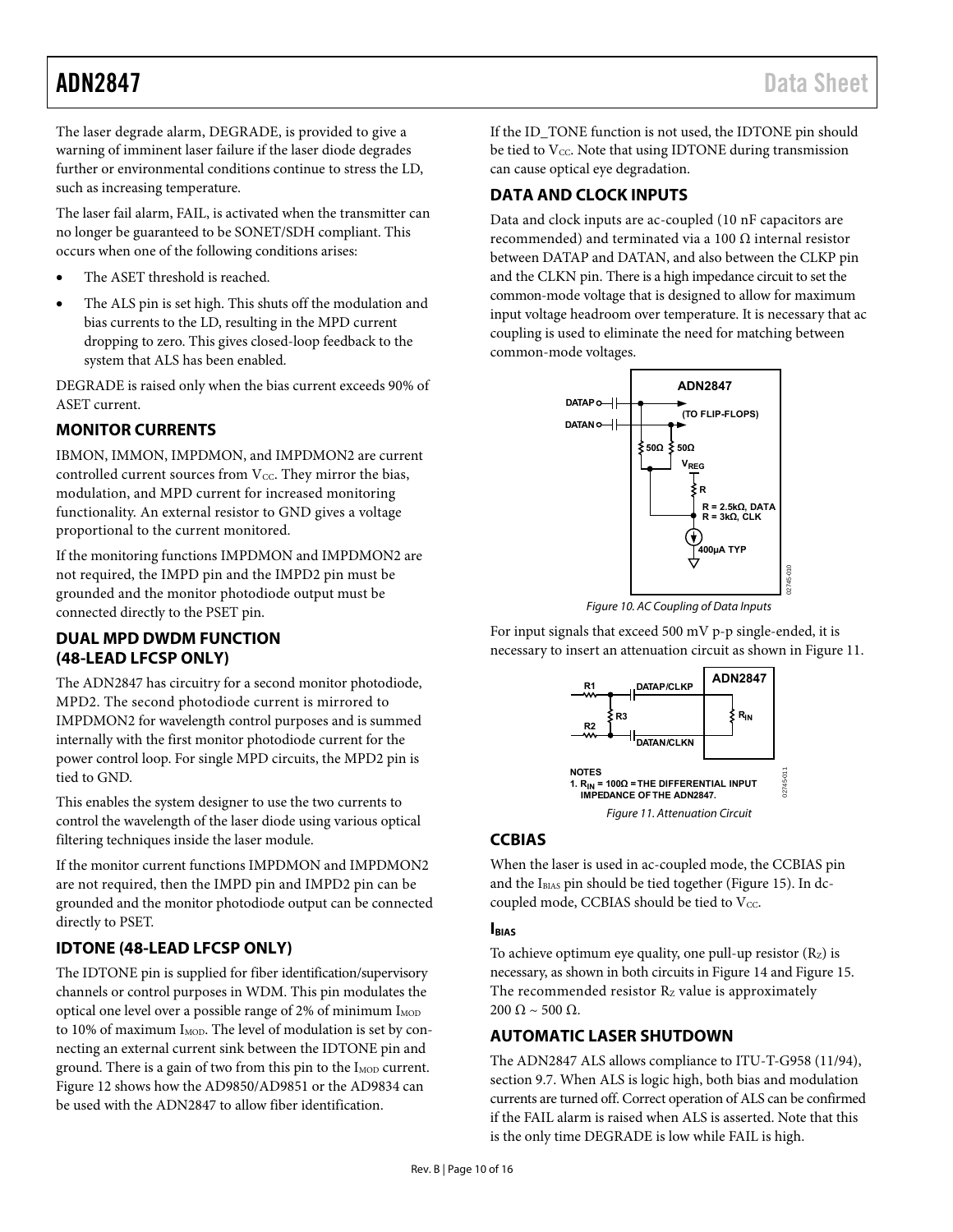<span id="page-10-1"></span><span id="page-10-0"></span>

Figure 12. Application Circuit to Allow Fiber Identification Using the AD9850/AD9851

#### <span id="page-10-3"></span>**ALARM INTERFACES**

The FAIL and DEGRADE outputs have an internal pull-up resistor of 30 kΩ, used to pull the digital high value to Vcc. However, the alarm can be overdriven with an external resistor allowing alarm interfacing to non- $V_{CC}$  levels. Non- $V_{CC}$  alarm output levels must be below the Vcc used for the ADN2847.

#### <span id="page-10-2"></span>**POWER CONSUMPTION**

The ADN2847 die temperature must be kept below 125°C. Both LFCSP packages have an exposed paddle that should be connected in such a manner that is at the same potential as the ADN2847 ground pins. The  $\theta_{JA}$  for both packages is specified in the [Absolute Maximum Ratings](#page-4-1) section. Power consumption can be calculated using

```
I_{CC} = I_{CCMIN} + 0.3 I_{MOD}
```
 $P = V_{CC} \times I_{CC} + (I_{BIAS} \times V_{BIAS\_PIN}) + I_{MOD} (V_{MODP\_PIN} + V_{MODN\_PIN})/2$ 

 $T_{DIE} = T_{AMBIENT} + \theta_{IA} \times P$ 

Thus, the maximum combination of *IBIAS* + *IMOD* must be calculated, where:

 $I_{CCMIN}$  = 50 mA (typical value of  $I_{CC}$  provided in the [Specifications](#page-2-1) section)  $I_{BIAS} = I_{MOD} = 0$ *TDIE* = die temperature *TAMBIENT* = ambient temperature  $V_{BIAS-PIN}$  = voltage at I<sub>BIAS</sub> pin *VMODP\_PIN* = average voltage at IMODP pin *VMODN\_PIN* = average voltage at IMODN pin

### **LASER DIODE INTERFACING**

<span id="page-10-4"></span>Many laser diodes designed for 2.5 Gbps operation are packaged with an internal resistor to bring the effective impedance up to 25  $\Omega$  to minimize transmission line effects. In high current applications, the voltage drop across this resistor combined with the laser diode forward voltage makes direct connection between the laser and the driver impractical in a 3 V system.

AC coupling the driver to the laser diode removes this headroom constraint.

Caution must be taken when choosing component values for ac coupling (see [Figure 15](#page-12-0)) to ensure that the time constants (L/R and RC) are sufficiently long for the data rate and expected number of consecutive identical digits (CIDs). Failure to do this can lead to pattern dependent jitter and vertical eye closure.

For designs with low series resistance, or where external components become impractical, the ADN2847 supports direct connection to the laser diode (see [Figure 14\)](#page-11-0). In this case, care must be taken to ensure that the voltage drop across the laser diode does not violate the minimum compliance voltage on the IMODP pin.

#### **OPTICAL SUPERVISOR**

The PSET and ERSET potentiometers can be replaced with a dual-digital potentiometer, the ADN2850 (see [Figure 13\)](#page-10-4). The ADN2850 provides an accurate digital control for the average optical power and extinction ratio and ensures excellent stability over temperature.



Figure 13. Application Using the ADN2850 a Dual 10-Bit Digital Potentiometer with an Extremely Low Temperature Coefficient as an Optical Supervisor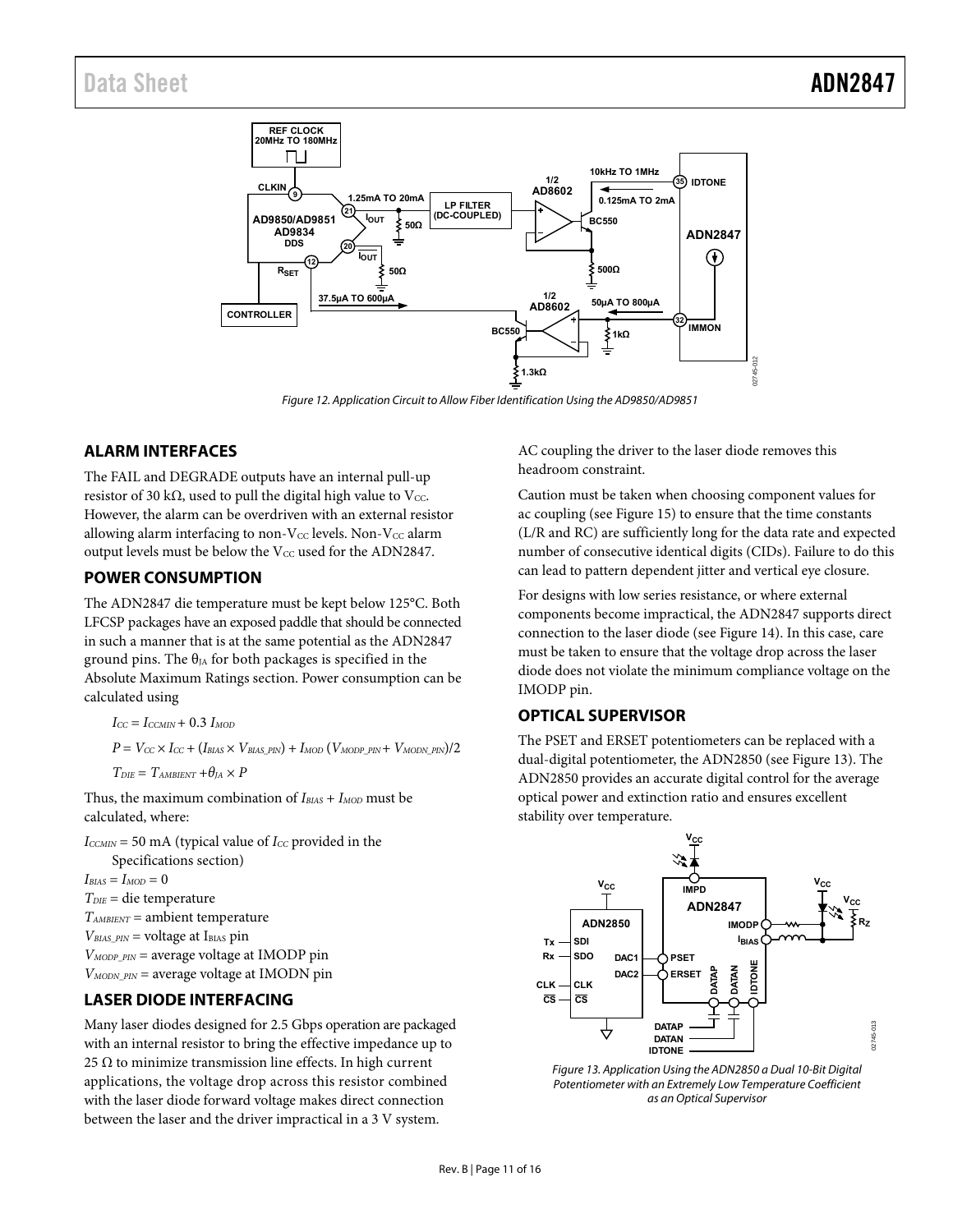ADN2847 Data Sheet



<span id="page-11-0"></span>Figure 14. DC-Coupled 3.3 Gbps Test Circuit, Data Not Clocked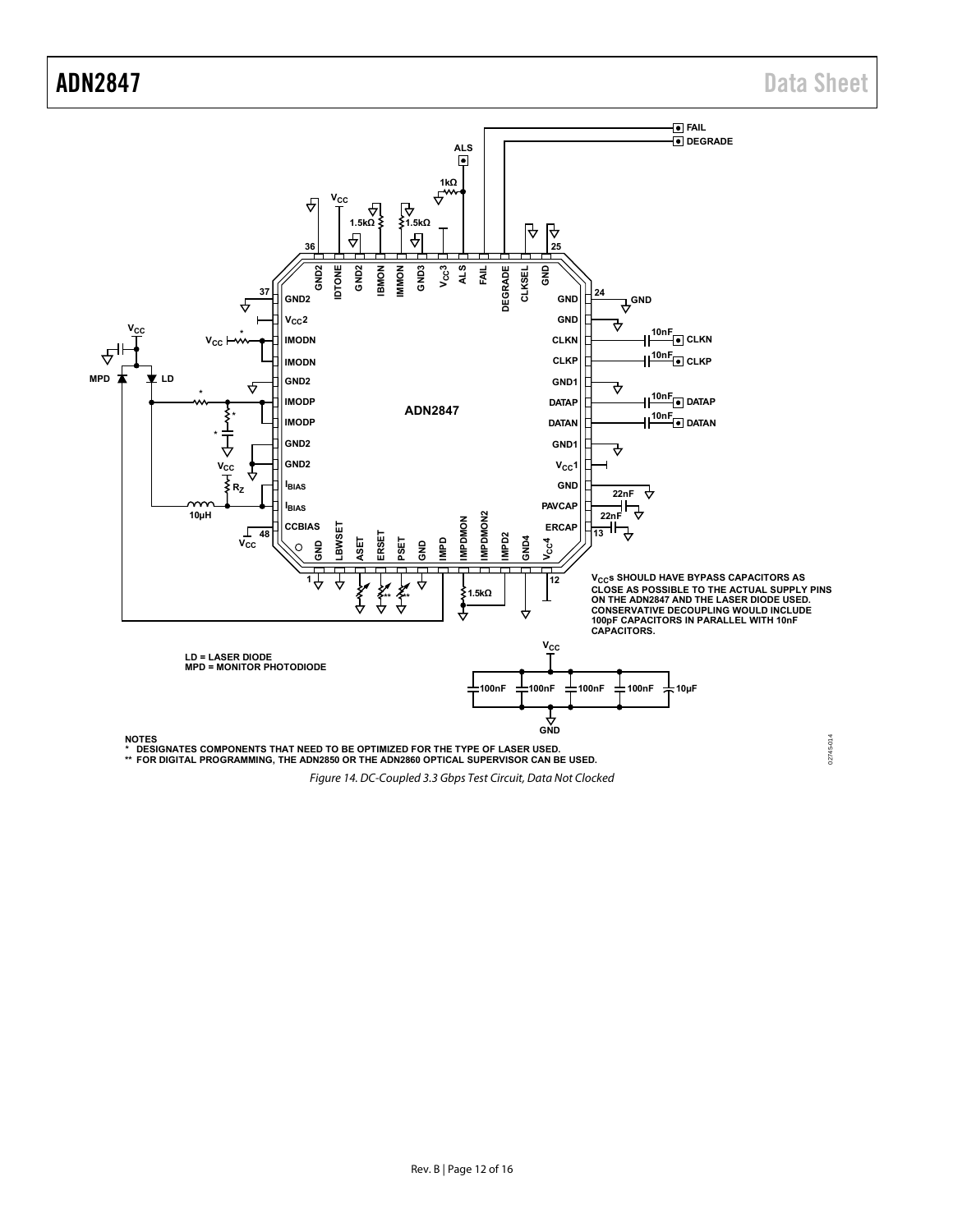

Figure 15. AC-Coupled 50 Mbps to 3.3 Gbps Test Circuit, Data Not Clocked

<span id="page-12-0"></span>

Figure 16. 2.5 Gbps Optical Eye at 25°C. Average Power = 0 dBm, Extinction Ratio = 10 dB, PRBS 31 Pattern. Eye Obtained Using a DFB Laser.



Figure 17. 2.5 Gbps Optical Eye at 85°C. Average Power = 0 dBm, Extinction Ratio = 10 dB, PRBS 31 Pattern. Eye Obtained Using a DFB Laser.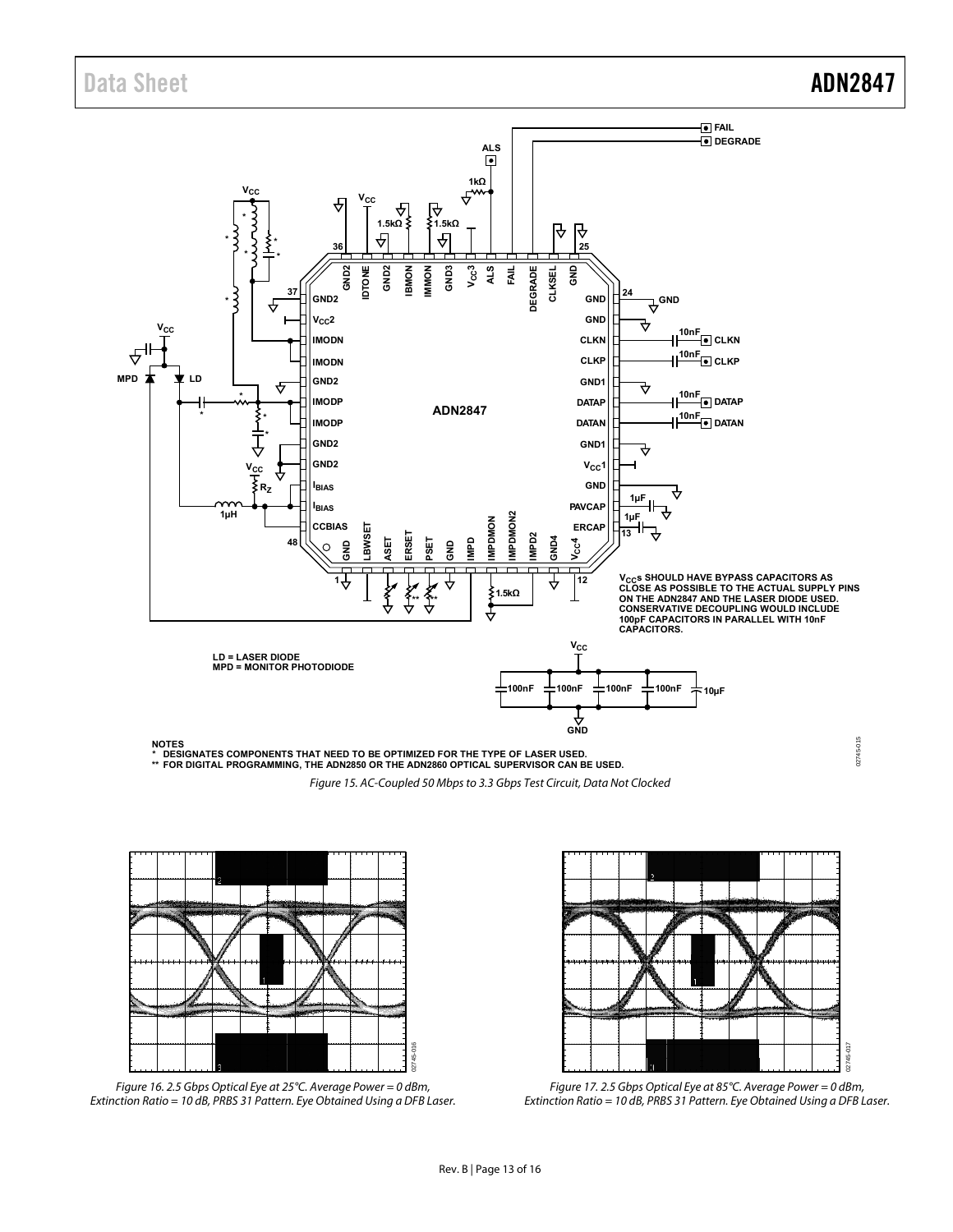## <span id="page-13-0"></span>OUTLINE DIMENSIONS

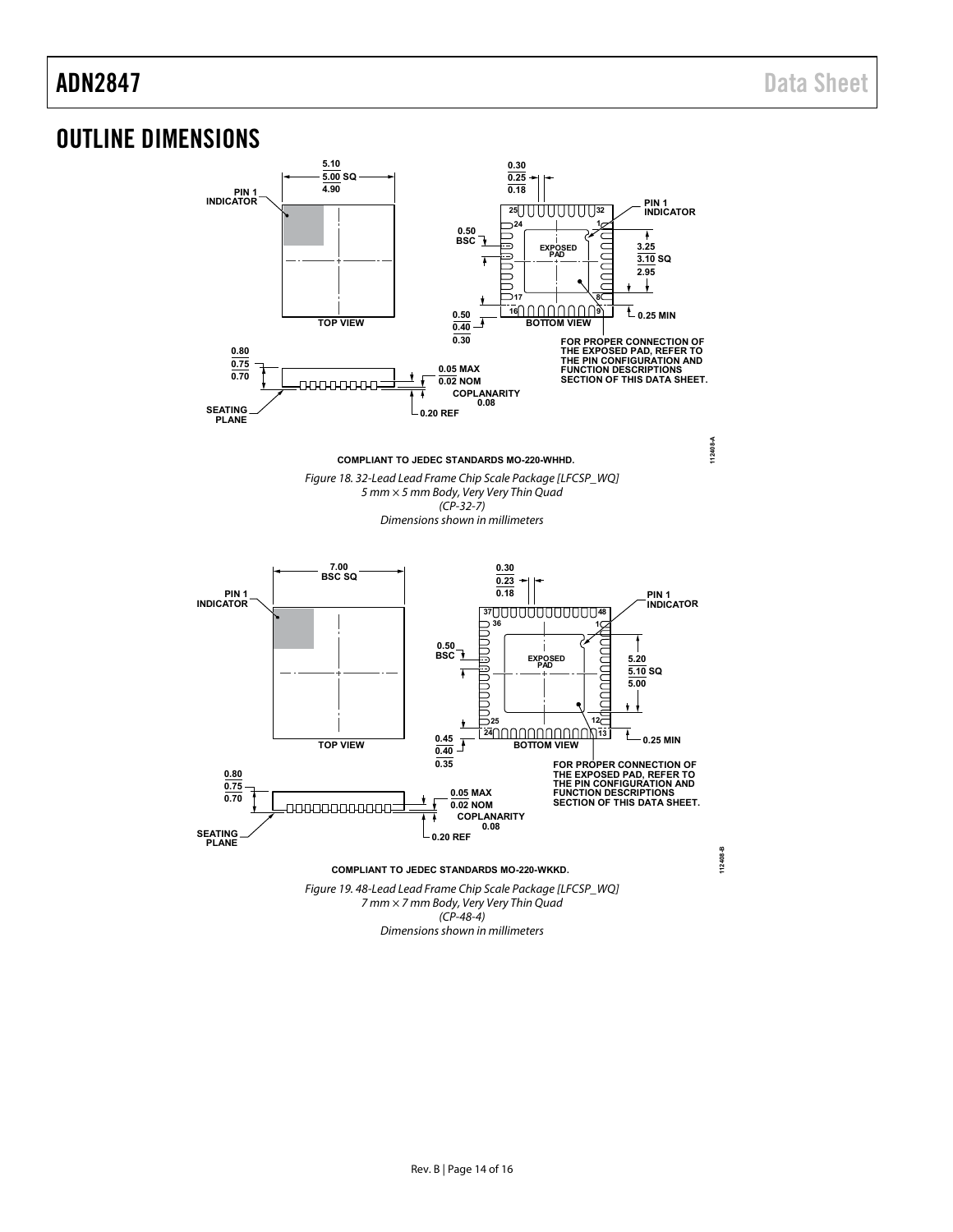### <span id="page-14-0"></span>**ORDERING GUIDE**

| Model <sup>1</sup> | <b>Temperature Range</b>           | <b>Package Description</b>                       | <b>Package Option</b> |
|--------------------|------------------------------------|--------------------------------------------------|-----------------------|
| ADN2847ACPZ-32     | $-40^{\circ}$ C to $+85^{\circ}$ C | 32-Lead Lead Frame Chip Scale Package [LFCSP WQ] | $CP-32-7$             |
| ADN2847ACPZ-32-RL  | $-40^{\circ}$ C to $+85^{\circ}$ C | 32-Lead Lead Frame Chip Scale Package [LFCSP WQ] | $CP-32-7$             |
| ADN2847ACPZ-32-RL7 | $-40^{\circ}$ C to $+85^{\circ}$ C | 32-Lead Lead Frame Chip Scale Package [LFCSP WQ] | $CP-32-7$             |
| ADN2847ACPZ-48     | $-40^{\circ}$ C to $+85^{\circ}$ C | 48-Lead Lead Frame Chip Scale Package [LFCSP WQ] | CP-48-4               |

 $1 Z =$  RoHS Compliant Part.

÷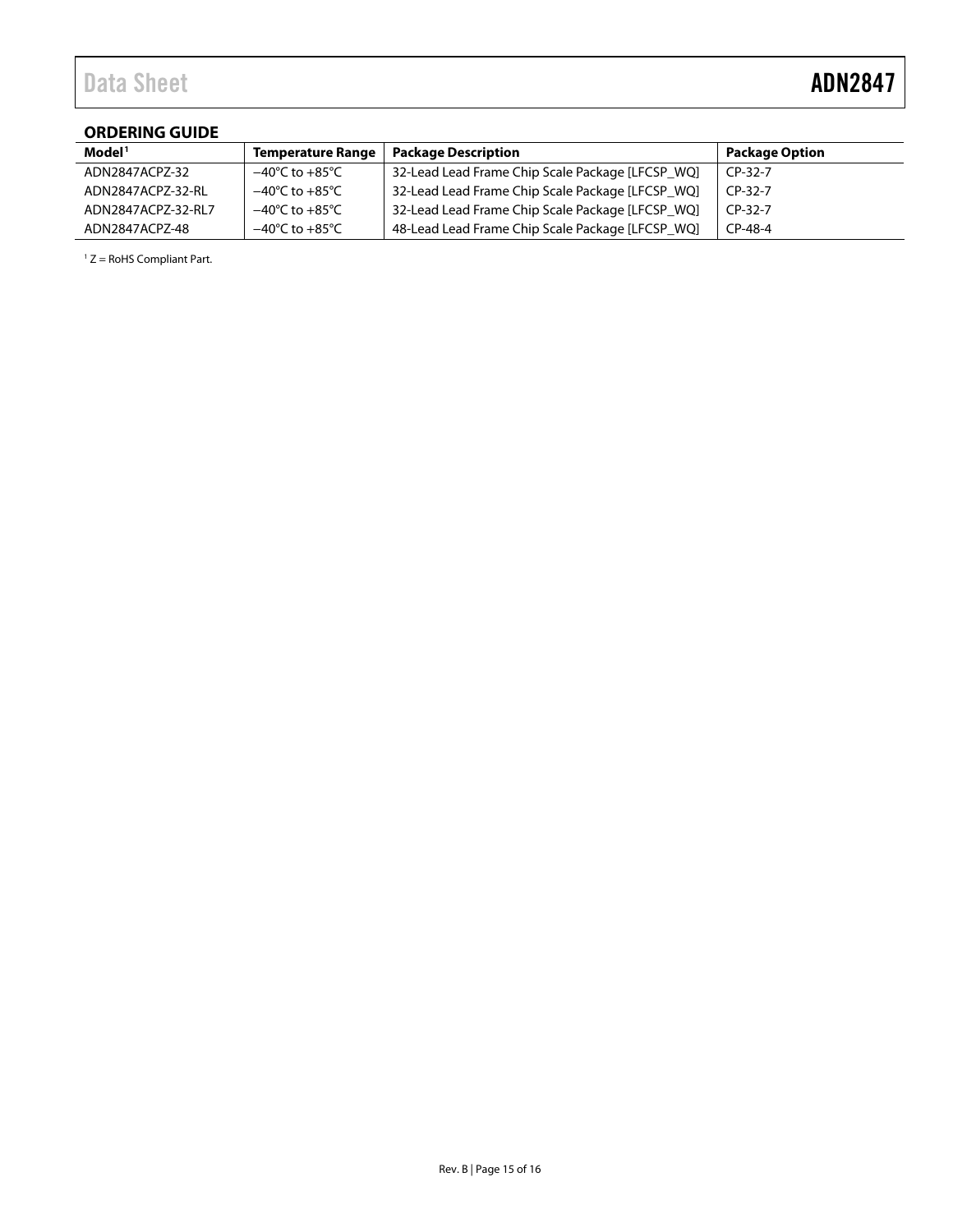# **NOTES**



www.analog.com

**©2003–2012 Analog Devices, Inc. All rights reserved. Trademarks and registered trademarks are the property of their respective owners. D02745-0-3/12(B)**